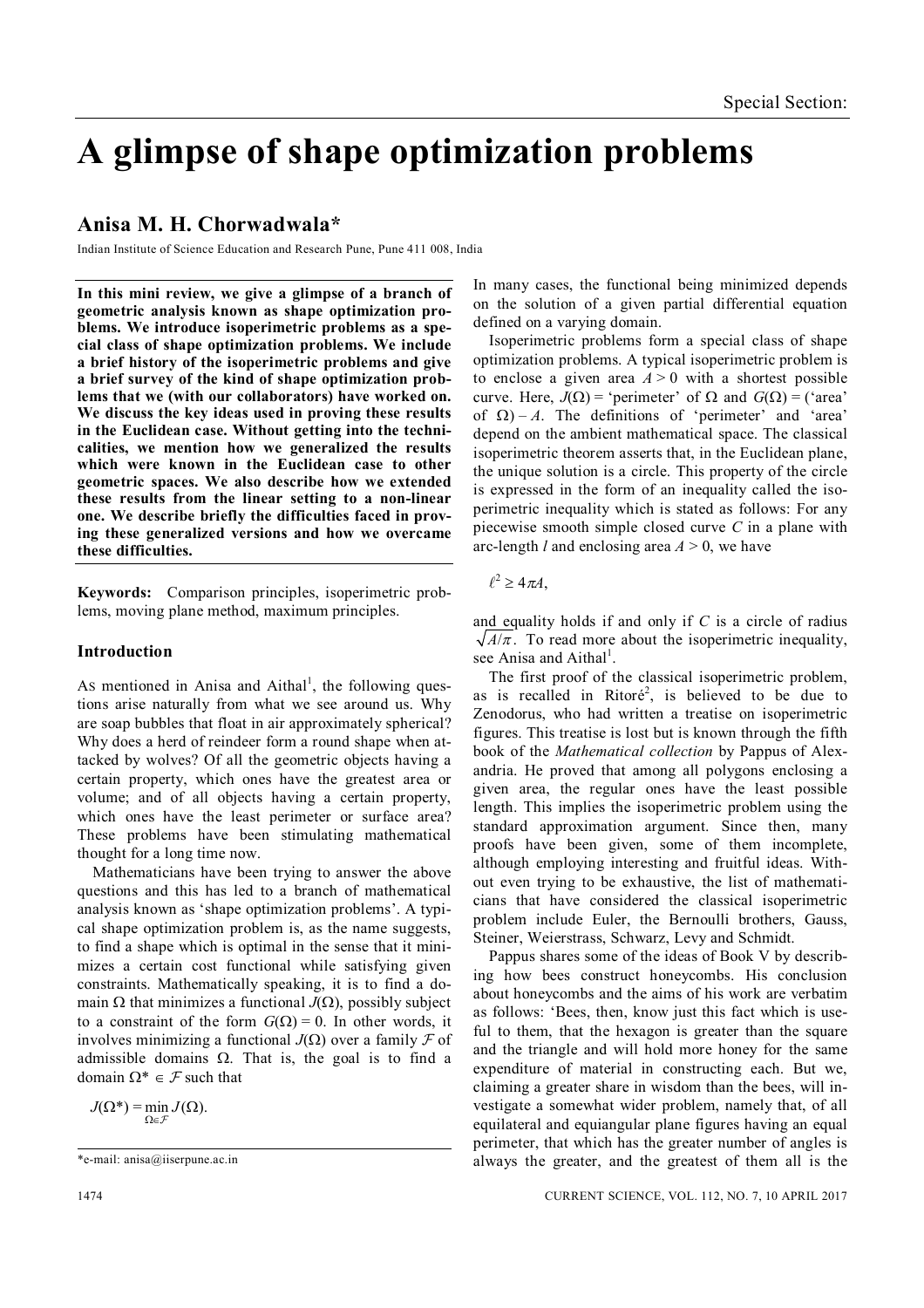circle having its perimeter equal to them.' This also finds a mention in Kiranyaz et al.<sup>3</sup>.

There are many other results similar to the isoperimetric inequalities wherein extrema are sought for various quantities of physical significance such as the energy functional or the eigenvalues of a differential equation. They are shown to be extremal for a circular or spherical domain. The Faber–Krahn Theorem<sup>4–6</sup> is an example of such a result. It states as follows: Let  $\lambda_1(\Omega)$  denote the first Dirichlet eigenvalue of the Laplacian on a bounded domain  $\Omega$  in  $\mathbb{R}^n$ . Then  $\lambda_1(\Omega) \geq \lambda_1(B)$ , where *B* is a ball in  $\mathbb{R}^n$  such that  $Vol(B) = Vol(\Omega)$ , and equality holds if and only if  $\Omega = B$ . Please see Anisa and Aithal<sup>1</sup> for many important references on this topic. There is a plethora of examples of problems of this type wherein one tries to find the extremum of eigenvalues of elliptic operators. See Henrot<sup>7</sup> for more details. Henrot<sup>7</sup> also describes tools to solve these problems and talks about many open problems in this field.

Most histories of the isoperimetric problem begin with its legendary origin in what is called the Problem of Queen Dido. Her problem (or at least one of them) was to enclose an optimal portion of land using a leather thong fashioned from ox-hide. If Dido's was the true original isoperimetric problem, then what is needed is a solution not on the plane but on a curved surface. For the history of consideration of the isoperimetric problem on curved surfaces, refer Anisa and Aithal<sup>1</sup>. A survey up to the year 1978 of the isoperimetric problem on general Riemannian manifolds available in Ossermen<sup>8</sup> gives more detailed historic facts and is about developments in the theory of isoperimetric inequalities. This survey recounts many sharpened forms, various geometric versions, generalizations, and applications of this inequality. Again, see the introduction section of Anisa and Aithal<sup>1</sup> for other general references.

In this article, we define two standard functionals associated to the Laplacian. We will then discuss the shape optimization problems related to these functionals. We start with the results known in the Euclidean case and describe the key ideas involved in the proof. We then state its generalizations to other geometric spaces. We also describe how these results extend from the linear problems, viz. problems (1) and (2), to non-linear ones, i.e. from these problems involving the Laplacian to more general problems involving the *p*-Laplacian. Please see eq. (3) for the definition of the *p*-Laplacian. Notice that, for  $p = 2$ , the *p*-Laplacian is nothing but the Laplacian. We will describe briefly the difficulties faced in proving these generalized versions and how we overcame these difficulties.

## **The energy functional and the first Dirichlet eigenvalue of the Laplacian**

Let  $\Delta f = \text{div}(\nabla f)$  be the Laplace Beltrami operator on a Riemannian manifold  $(M, g)$ . Let  $B_0$  and  $B_1$  be open (geo-

desic) balls in  $(M, g)$  such that  $\overline{B}_0 \subset B_1$ . Let  $\Omega := B_1 \setminus \overline{B}_0$ . Consider the following equations

$$
-\Delta u = 1 \text{ in } \Omega, \qquad u = 0 \text{ on } \partial \Omega; \tag{1}
$$

and

$$
-\Delta u = \lambda u \text{ in } \Omega, \qquad u = 0 \text{ on } \partial\Omega. \tag{2}
$$

Please refer to Aubin<sup>9</sup> (Theorem 4.4, p. 102) for a proof of the following theorem.

**Theorem 1.** *The eigenvalues of the* (*positive*) *Laplacian – are strictly positive. The eigenfunctions corresponding to the first eigenvalue*  $\lambda_1(\Omega)$ *, are proportional to each other* (*i.e. the eigenspace is of dimension 1*)*. They belong to*  $\mathcal{C}^{\infty}$  ( $\Omega$ ) and they are either strictly positive or strictly *negative. Moreover*,

$$
\lambda_1(\Omega) = \inf \{ || \nabla \phi ||^2_{L^2(\Omega)} | \phi \in H_0^1(\Omega) \text{ and } || \phi ||_{L^2(\Omega)} = 1 \}.
$$

Let  $y_1$ : =  $y_1(\Omega)$  denote the unique solution of problem (1), corresponding to  $\lambda_1$ : =  $\lambda_1(\Omega)$ , characterized by

$$
y_1 > 0
$$
 on  $\Omega$  and  $\int_{\Omega} y_1^2 dx = 1$ .

For  $M = \mathbb{E}^n$ , the Euclidean space of dimension *n*, Hersch<sup>10</sup>, Ramm-Shivakumar<sup>11</sup> (for  $n = 2$ ) and Kesavan<sup>12</sup> (for general *n*) proved the following:

**Theorem 2.** *If u is a solution of (1), the energy functional*

$$
\int\limits_{B_1\setminus \overline{B}_0} \left\|\,\nabla u\,\right\|^2 \mathrm{d} x,
$$

*attains its minimum if and only if*  $B_0$  *and*  $B_1$  *are concentric.* 

**Theorem 3.** *The first eigenvalue*  $\lambda_1(\Omega)$  *of problem* (2) *attains its maximum if and only if the balls are concentric.*

#### **Key steps in the proof**

The shape calculus and the moving plane method are the key steps that are used to prove these theorems.

#### *Shape calculus*

Under the action of a suitable vector field  $V$ , a domain  $\Omega$ in the admissible family  $\mathcal F$  gets transformed to another domain in the same family. Let  $\Phi_t$  denote the one parameter family of diffeomorphisms corresponding to this vector field *V*. Let  $\Omega_t := \Phi_t(\Omega) \in \mathcal{F}$ . Let  $y_1(t) := y_1(\Omega_t)$ ,  $y_1^t := y_1(t) \circ \Phi_t$  and  $\lambda_1(t) := \lambda_1(\Omega_t)$ . The shape calculus deals with the study of the behaviour of the following maps:  $t \mapsto y_1(t)$ ,  $t \mapsto y_1^t$ , and  $t \mapsto \lambda_1(t)$ .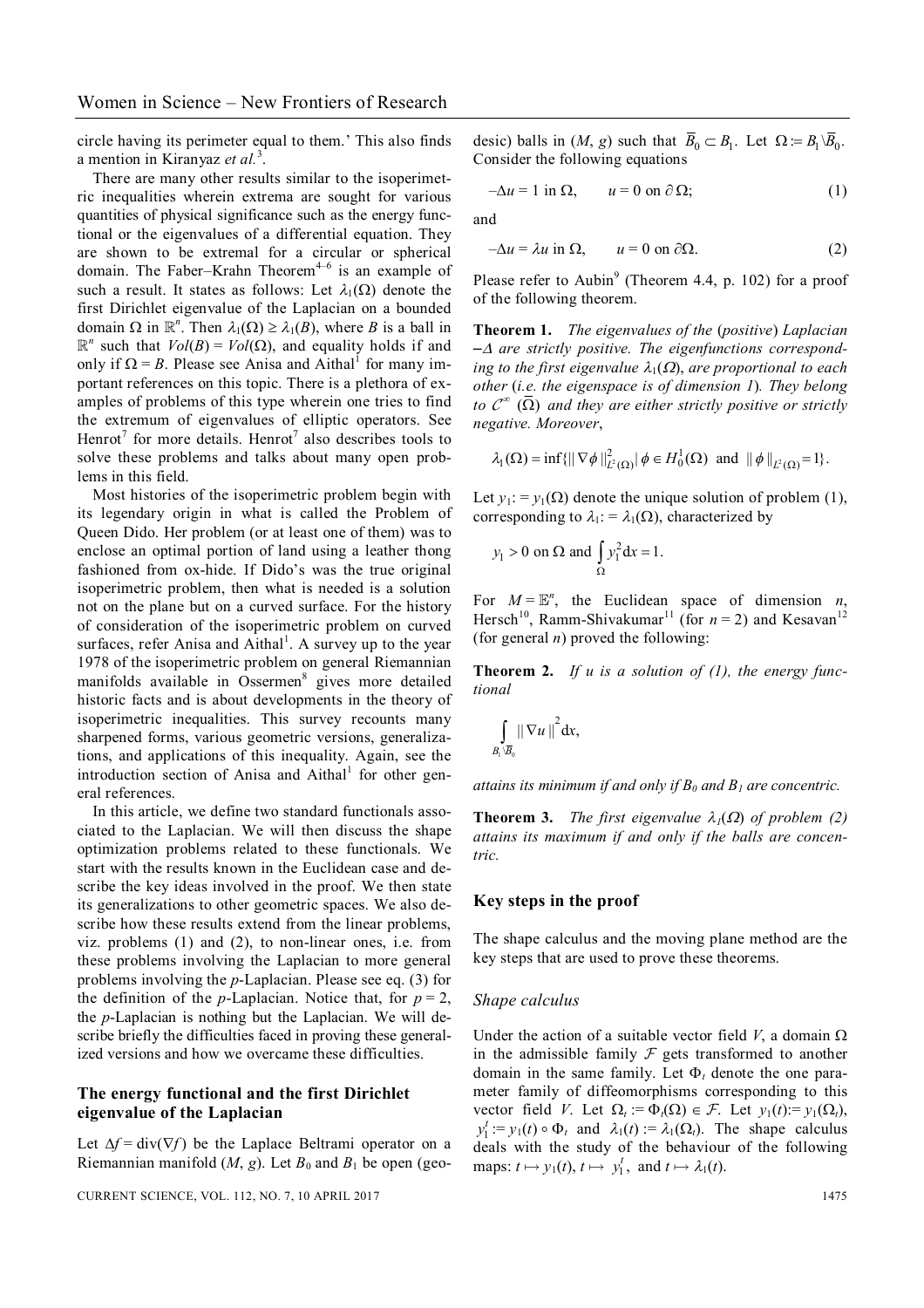We have the following results. Please refer to Sokolowski and Zolesio<sup>13</sup>, and Anisa and Aithal<sup>14</sup> for proofs.

**Proposition 1.** *The map*  $t \mapsto (\lambda_1(t), y_1^t)$  *is a*  $C^1$ -curve *in*  $\mathbb{R}\times (H^2(\Omega)\cap H^1_0(\Omega))$  from a neighbourhood of 0 in  $\mathbb{R}.$ 

**Proposition 2.** *The map*  $t \mapsto y_1(t)|_{\Omega}$  *is differentiable in*  $H^1(\Omega)$  *at*  $t = 0$  *and the derivative*  $y'_1$  *satisfies* 

.

$$
y'_{1} = \dot{y}_{1} - g(\nabla y_{1}, V) \text{ in } H^{2}(\Omega),
$$
  

$$
y'_{1}|_{\partial\Omega} = -\frac{\partial y_{1}}{\partial n} g(V, n).
$$

*Here, n denotes the smooth outward unit normal to*  $\partial\Omega$ *.* 

**Proposition 3.**  $y'_1 \in C^\infty(\overline{\Omega})$ .

**Proposition 4 (Hadamard perturbation formula).** *Let n denote the smooth outward unit normal to*  $\partial\Omega$ *. Then,* 

$$
\lambda_1' = -\int_{\partial\Omega} \left(\frac{\partial y_1}{\partial n}\right)^2 g(V, n) dS.
$$

Since  $\lambda_1$  is invariant under isometries of  $\Omega$ , it is enough to consider the family of domains  $\Omega = B_1 \setminus \overline{B_0}$  where  $B_1$  is static and is centred at the origin while the centre of  $B_0$  is free to move along the positive  $x_1$  axis. Since  $\lambda_1(t)$  is a differentiable and even function, we get  $\lambda_1'(0) = 0$ . That is, the configuration where the balls are concentric serves as a critical point for  $\lambda_1(t)$ .

### *The moving plane method*

Let *B*<sup>0</sup> be centred at  $q(t) := (t, 0, 0, ..., 0) \in \mathbb{R}^n$ . Let *H* be a hyperplane passing through *q*(*t*) and orthogonal to the  $x_1$ -axis, that is, the line joining the centers of  $B_1$  and  $B_0$ . Then, whenever  $t > 0$ , that is, when  $B_0$  and  $B_1$  are not concentric, *H* is a hyperplane of interior reflection. That is, *H* divides  $\Omega$  into two unequal components such that the reflection of the smaller one, call it  $\mathcal{O}$ , about *H* is completely contained in the larger component. See Harrell *et al.*<sup>15</sup> for more shape optimization problems where a hyperplane of interior reflection plays an important role. Using the celebrated moving plane method which involves a reflection technique<sup>16–18</sup>, we split the integrand in the Hadamard perturbation formula into two parts as

$$
\lambda_1' = -\int_{\partial\Omega} \left(\frac{\partial y_1}{\partial n}\right)^2 g(V, n) dS
$$
  
= 
$$
\int_{x \in \partial B_0 \cap \partial \mathcal{O}} \left\{ \left(\frac{\partial y_1}{\partial n}(x)\right)^2 - \left(\frac{\partial y_1}{\partial n}(x')\right)^2 \right\} g_x(V, n) dS.
$$

Here, *x* denotes the reflection of *x* about the hyperplane *H*.

We observe that the inner product of *V* and *n* has a constant sign almost everywhere on  $\partial B_0 \cap \partial \mathcal{O}$ . Now, as in Kesavan<sup>12</sup>, using the strong maximum principle and the Hopf lemma from Protter<sup>19</sup>, we prove that  $\lambda'_1(t) < 0$  for  $t > 0$ . This proves Theorem 3. The proof of Theorem 2 is similar and easier to arrive at.

#### **Generalizations**

Space forms: Consider the unit sphere  $S^n =$ <br> $S(x, x, y) \in \mathbb{R}^{n+1} \setminus \mathbb{R}^{n+1} \times \mathbb{R}^{2} = 1$  with induced Rie  $\{(x_1, x_2,...,x_{n+1}) \in \mathbb{R}^{n+1} \mid \sum_{i=1}^{n+1} x_i^2 = 1\}$  $(u_{i+1}) \in \mathbb{R}^{n+1} \setminus \sum_{i=1}^{n+1} x_i^2 = 1$  with induced Riemannian metric  $\langle \cdot \rangle$  from the Euclidean space  $\mathbb{R}^{n+1}$ . Also consider the hyperbolic space

$$
\mathbb{H}^n := \left\{ (x_1, x_2, ..., x_{n+1}) \in \mathbb{R}^{n+1} \mid \sum_{i=1}^n x_i^2 - x_{n+1}^2 = 1 \text{ and } x_{n+1} > 0 \right\},\
$$

with the Riemannian metric induced from the quadratic form  $(x, y) := \sum_{i=1}^{n} x_i y_i - x_{n+1} y_{n+1}$ ,  $\sum_{i=1}^{n} x_i y_i - x_{n+1} y_{n+1}$ , where  $x = (x_1, x_2,...,$  $(x_{n+1})$  and  $y = (y_1, y_2, ..., y_{n+1})$ .

The Euclidean space  $\mathbb{E}^n$ , the unit sphere  $S^n$ , and the hyperbolic space  $\mathbb{H}^n$  defined above constitute what are called as the space forms (complete simply connected Riemannian manifolds of constant sectional curvature). Theorems (2) and (3) are true on the space forms as well (see Anisa and Aithal<sup>14</sup>).

Rank one symmetric spaces of the non-compact type: We generalize these results now from the space forms to what are called as rank one symmetric spaces of the noncompact type<sup>20</sup>. Consider the division algebra of the quaternions  $\mathbb H$  and the octonions  $\mathbb O$ . Consider the hyperbolic spaces of dimension *n* over the following division algebras:  $\mathbb{R}, \mathbb{C}, \mathbb{H}$  and  $\mathbb{O}$ . Here,  $\mathbb{R}$  and  $\mathbb{C}$  respectively denote the usual real and complex fields. In the case of the octonions, we only consider  $n = 2$  and the corresponding hyperbolic space is called the Cayley plane. These examples constitute a class of Riemannian manifolds referred to as rank one symmetric spaces of the non-compact type.

*p*-Laplacian: We describe how the above results extend from the linear problems, viz. eqs (1) and (2), to nonlinear ones, i.e, from problems involving the Laplacian to more general problems involving the *p*-Laplacian. The *p*-Laplacian  $(\Delta_n)$  operator is defined as

$$
\Delta_p u := \text{div}(\|\nabla u\|^{p-2} \nabla u) \ (1 < p < \infty). \tag{3}
$$

We will describe briefly the difficulties faced in proving these generalized versions and how we overcame these difficulties.

#### *Generalization to space-forms*

We developed shape calculus for general Riemannian manifolds<sup>14</sup>. The moving plane method works here as it